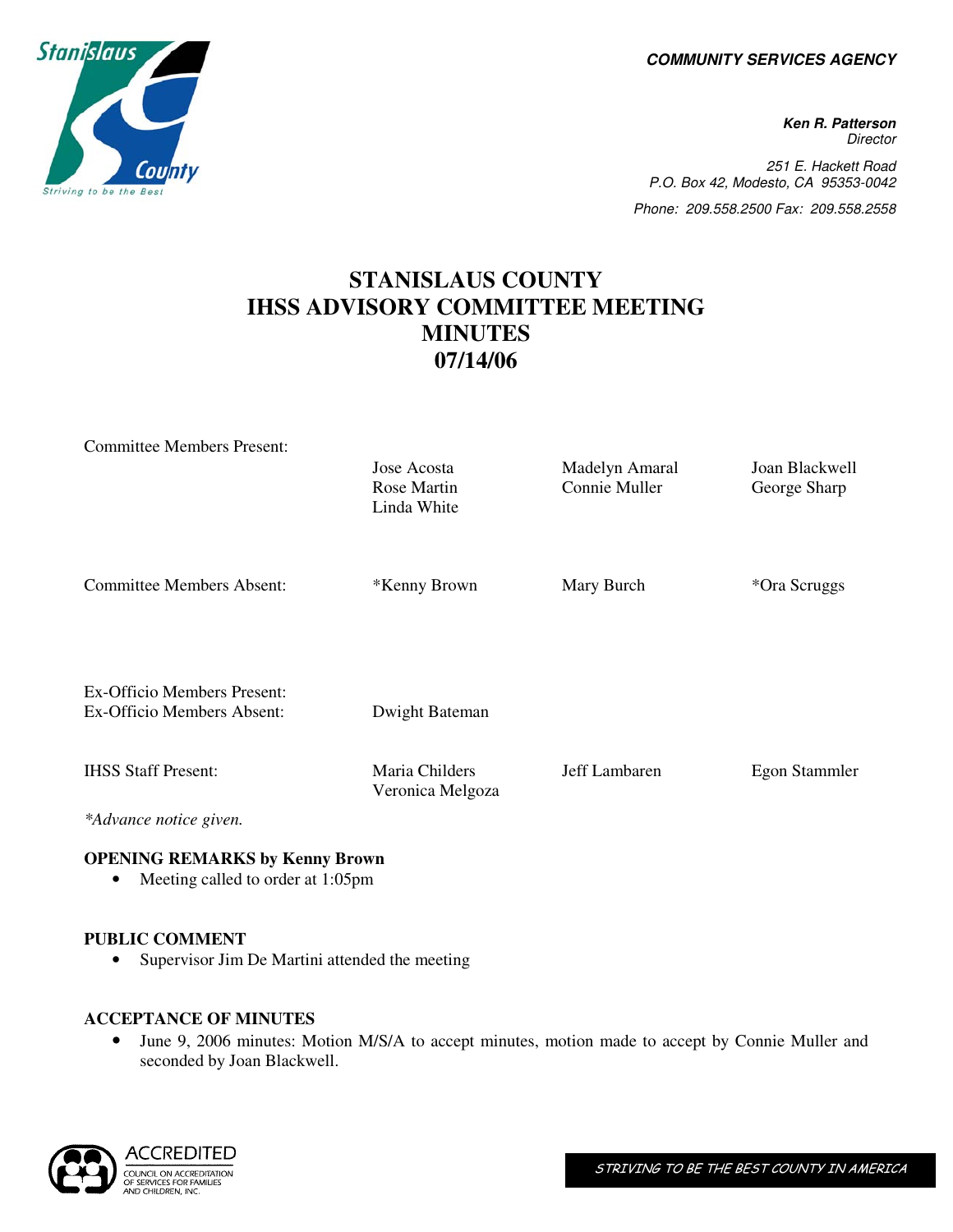#### **PUBLIC AUTHORITY**

- Jeff Lambaren stated that open enrollment went well. Pacific Care was retained for medical, Safeguard was chosen for dental and vision was added also with Safeguard. There is funding for 590 individuals to receive benefits. Letters went out to those who are eligible but couldn't make it in to open enrollment.
- Jeff Lambaren announced that 342 providers re-enrolled for health insurance.
- Madelyn Amaral asked if someone could just get vision coverage. Providers have to take all, it's a package.
- Jeff Lambaren announced that Union negotiations should start in August. Contracts have been exchanged and are waiting for final contracts to be signed.
- Jeff Lambaren stated that they are working on developing an in house provider training. At this time we are contracted with the Center for Senior Employment. We will require training for the registry providers; we want the providers to know how that program works. They will see how to fill out their timesheets, how a social worker assesses the clients. Providers will get hands on training; we are talking about contracting with HSA to get some nursing training and nutritional training. Providers would learn how to prepare special meals for those with special diet needs. Providers would get some exposure to different things.
- Jeff Lambaren announced that the second version of the Newsletter is being printed and will be going out soon.
- Jeff Lambaren stated to the members who wish to continue in any capacity on the committee need to attend the Ethical Training by January 2007. The next training is on August  $31<sup>st</sup>$  at 6:00pm-8:00pm, in the BOS chambers. You don't have to sign but if you do your certificate will already be made out for you.

#### **LEGISLATIVE UPDATE**

- George Sharp stated that the latest information he has is as of July 07– AB 2486-Senator Thomas- The In-Home Supportive Services Criminal Background Checks. This bill passed out of the senate judiciary and is in the senate appropriations committee to be heard after August  $7<sup>th</sup>$ .
- AB 2494- Thomas In-Home Supportive Services Provider Training. This bill passed out of the senate judiciary and is in the senate appropriations committee to be heard after August  $7<sup>th</sup>$ . The committee can contact the senators on appropriations committee by a letter supporting this bill.
- AB 2536 Assemblyman Montanez Employment minimum wage and overtime compensation. This bill did pass out of the senate judiciary and is in the senate appropriations committee to be heard after August  $7<sup>th</sup>$ . The chair of the judiciary indicated that it would not pass out of appropriations without amendments. This is the controversial overtime bill for anyone that is not on IHSS that is private pay. We are waiting on the amendments on this bill.
- AB 3019 Assemblywoman Dousher Medical Community Options and Assessment Protocol. This bill is in the Senate appropriations committee to be heard after August  $7<sup>th</sup>$ . To minimize duplication and redundancy of multiple assessments, this is a direct Olmstead bill.
- SB 1660- Senator Romero In Home Supportive Services Provider Wage Benefit Increase. This bill will be presented to the Assembly Appropriations committee on August  $9<sup>th</sup>$ . This bill will eliminate the formula for State participation and IHSS provider wage benefit increase and would instead provide generally that the state shall pay 65% of the non federal share of wages and benefits negotiated by the Public Authority or nonprofit consortium and associated employment taxes. Jeff Lambaren stated that the difference between the proposed legislation and the current legislation is currently there is a cap; the State will participate up to \$11.10 an hour. This would basically remove that cap. Currently the only way the cap increases is if there is a 5% growth in the States general funds, revenue, in order to trigger the next dollar of participation.
- SB 840- Senator Kule-Single Payer Health Care Coverage This bill will need to be presented to the Assembly Floor after August  $7<sup>th</sup>$ . This is the Health Care for all in California using the single payer system. This bill is in its second year, this one will have a tough time passing because of the money implications.
- Jeff Lambaren announced AB 1835 Minimum Wage It is pretty much agreed that the minimum wage will be increased but the difference is, whether it**'s** going to have an automatic COLA or not. They will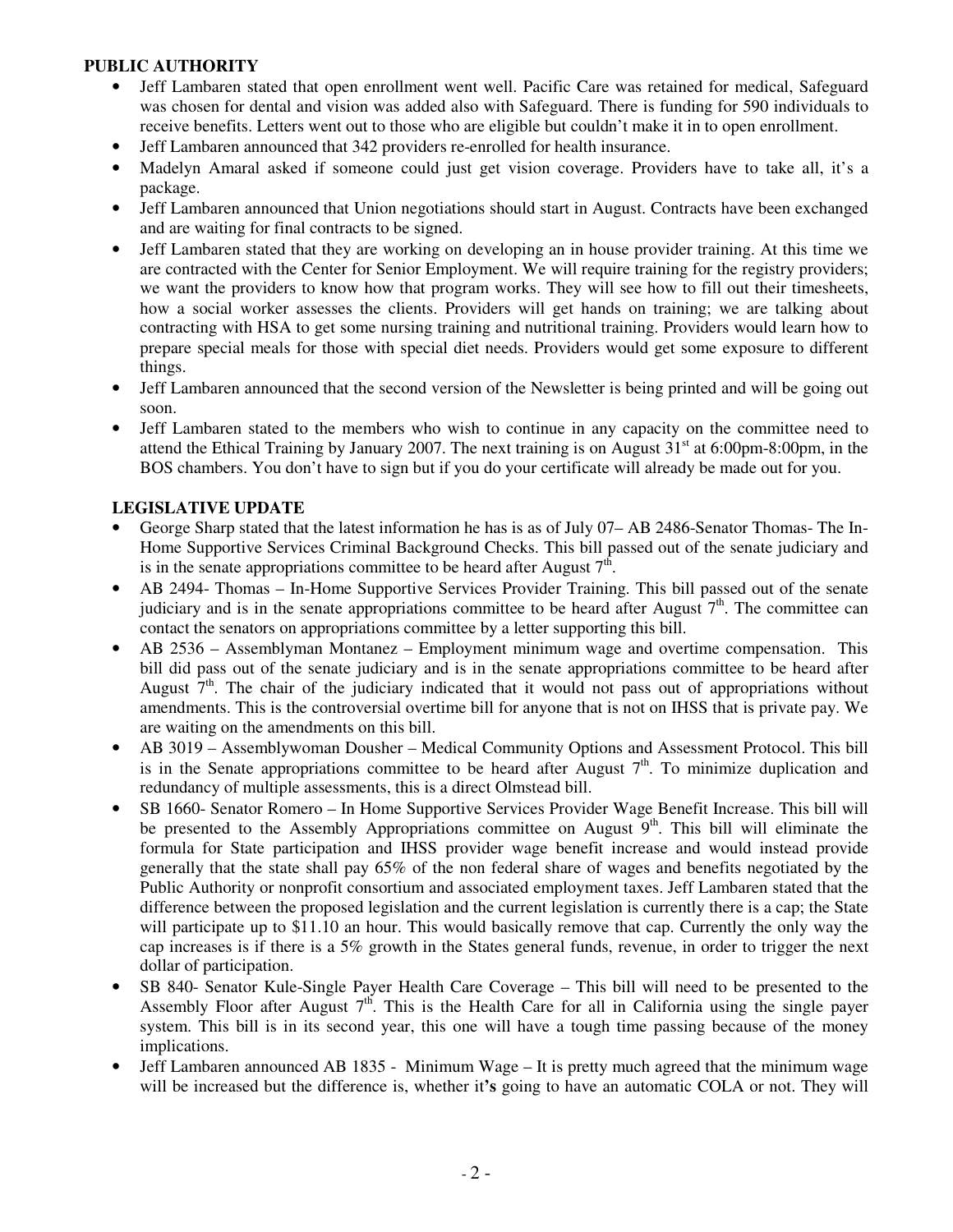make the determination that will be presented to the Governor whether it includes the automatic cost of living increase or if it's a two part minimum wage increase.

- Berg Bill which would reorganize Adult Services has been withdrawn by the Author.
- AB 2469 Evans Small County Realignment, it would change the method for realignment. There were two arguments, it would change the formula that is working, it would keep the realignment money off the budget, could roll over into general fund issue. The second argument is that it would put IHSS above the other entities that received realignment funds.
- AB 2494- Provider Training, providers could receive up to 6 additional hours for training. The Union is sponsoring this bill as well as Public Authority. This would allow Social Workers and other licensed professionals to train IHSS providers. Providers leaving clients with special needs could also train the incoming provider.
- Jeff Lambaren announced that SCR 84 would recognize May as Older American Month and SCR 86 would proclaim the week of September  $10^{th}$  through September  $16^{th}$  as Assisted Living Week.

#### **BUDGET STATE UPDATE**

• In recess right now

## **IHSS COMMITTEE'S BUDGET UPDATE**

• Jeff Lambaren stated that we are in the new fiscal year, now is the time to start planning the projects you are interested in.

#### **EX-OFFICIO MEMBER UPDATE**

• Jeff stated that the draft he made was to be reviewed by the members at home. This will be brought back for discussion at next meeting.

#### **CLIENT TRANING TAPES**

• Jeff Lambaren stated that the Public Authority as a group purchased the DVD that was made for Santa Clara County. They are excellent tapes; it shows a day in the life of IHSS, shows what it's like to be a provider. The tape will be shown to the registry providers.

#### **ANNUAL REPORT**

- Jeff Lambaren passed out the annual report; the committee will present the report to the Board of Supervisors before it is distributed. George Sharp, Rose Martin and Madelyn would like to attend when the report is presented to the Board of Supervisors. Jeff Lambaren will get a couple of dates and let the members know so they can attend.
- Committee members were very please with the report, Jennifer De Santo did a great job.

## **HOT TOPICS**

- Madelyn Amaral stated that she heard that the illegal immigration issue is going to affect workers in the In-Home Supportive Services Department. A lot of workers may be here illegally.
- Maria Childers stated that all the providers that sign up with In-Home Supportive Services have to have a valid social security number. All social security numbers are checked and if a number comes back as an invalid number CMIPS will reject it. Providers are told they can not be paid from then on until they provide legal documentation.
- Maria Childers passed out a memo on Medicare Consumer Alert to committee members.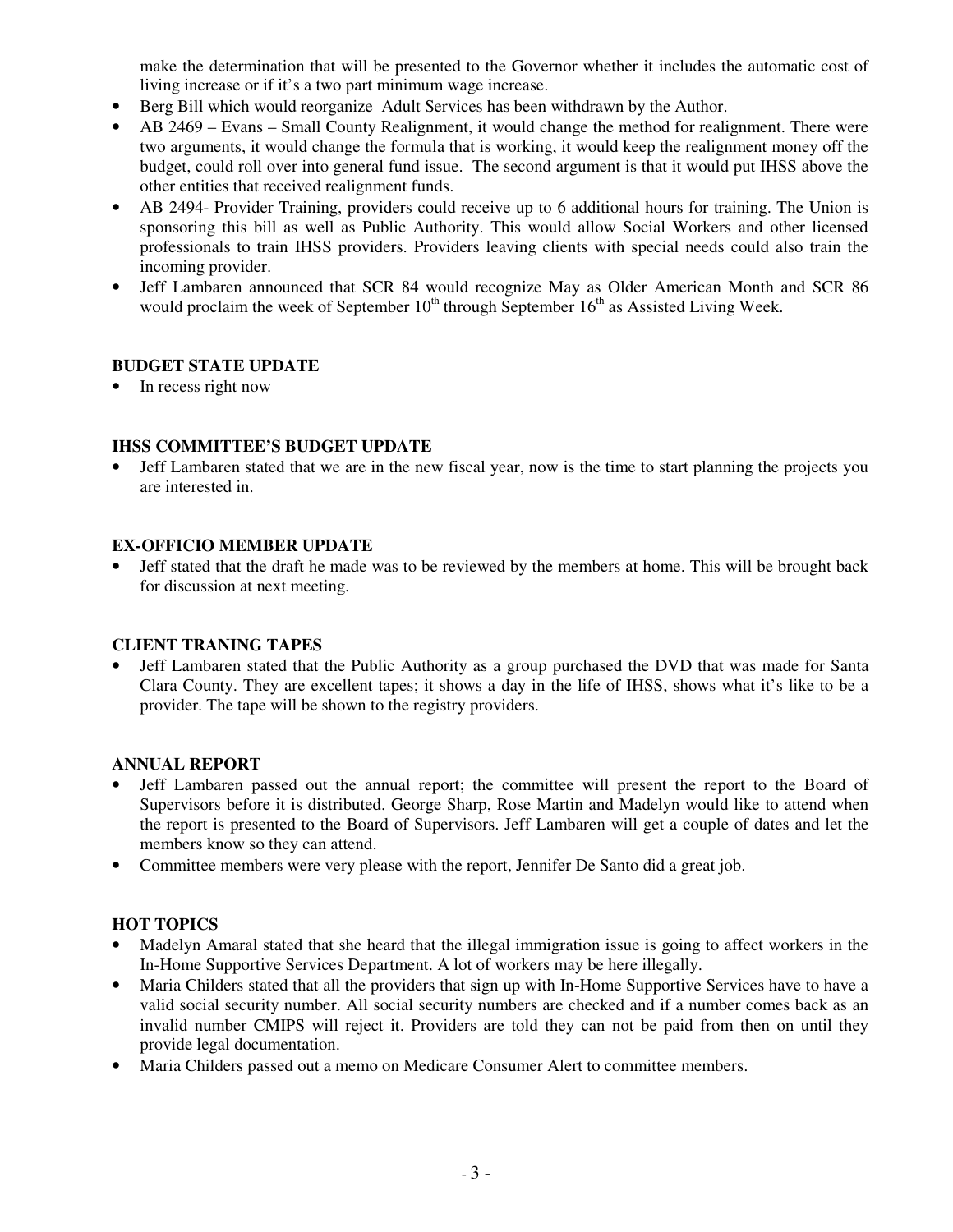#### **GENERAL UPDATE**

- Madelyn Amaral showed the committee an add that showed providers getting anywhere from \$10.50-13.50 an hour. Jeff Lambaren stated that the workers don't necessarily get that amount. Madelyn Amaral stated that other Counties get \$9.50-\$10.00 an hour. Jeff Lambaren stated that the State average is like \$7.70, the Bay area counties all pay much more.
- Connie Muller asked about the business cards that the committee has agreed to get. The business cards will be a generic card with a space for members to write their names on them.

Meeting adjourned @ 2:18 PM Veronica Melgoza, Recorder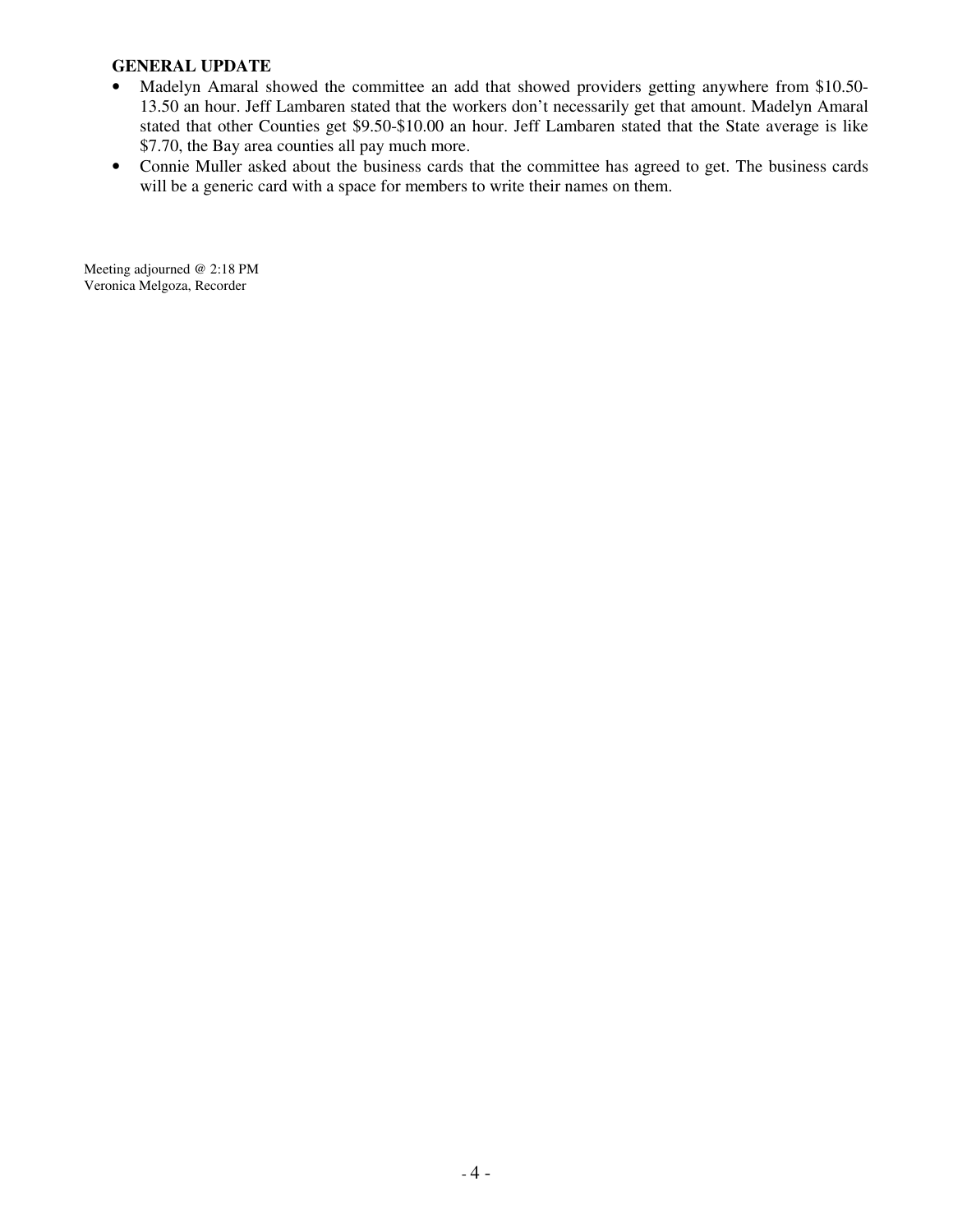DEPARTMENT OF HEALTH & HUMAN SERVICES Centers for Medicare & Medicaid Services Room 352 C 200 Independe nce Avenue, SW Washington, DC 20201



**Office of External Affairs** 

# **MEDICARE CONSUMER ALERT**

FOR IMMEDIATE RELEASE Friday, June 16, 2006

Contact: CMS Media Affairs (202) 690-6145

#### MEDICARE FIGHTS AGAINS T NEW SCHEMES TO DEFRAUD BENEFICIARIES Medicare Beneficiaries Warned To Be Aware of Telephone Scams Surrounding New Medicare Drug Benefit

The "\$299 Ring" scheme to defraud seniors and people with disabilities has changed into a higher priced scam involving in some cases a new Medicare card, instead of a prescription drug plan.

The Centers for Medicare & Medicaid Services (CMS) said today the dollar amount now requested by phone callers is usually \$379, but cases have also occurred where the callers asked for \$350 or \$365. Medicare has already referred nearly 250 cases involving attempts to steal beneficiaries' funds to federal law enforcement officials. These are pending further action.

"By getting the message out to Medicare beneficiaries about how they can avoid scams, we've seen the number of incidents go down," said CMS Administrator Mark B. McClellan, M.D., Ph.D. "To protect all people with Medicare from being victimized, we are taking further steps to prevent, identify and help law enforcement officials apprehend these scam artists. And, if you think you may be a victim, call 1-877-7SA FERX."

The reported incidence of people with Medicare falling victim to these scams, by actually paying money, has decreased from 51 percent of the cases reported between Nov. 15, 2005, and April 30, 2006, to 25 percent between May 1, 2006, and June 7, 2006.

As part of the new scams, callers are now asking for bank information or telling beneficiaries they can provide a new Medicare card for a fee. Similar to the reported "\$299 Ring," callers asked Medicare beneficiaries for bank account numbers that the callers use to electronic ally withd raw the money. The new Medicare card or prescription drug plan they claim to be selling is not legitimate.

Callers may use the names of fictitio us companies, such as Pharma Corp., National Medical Office, Medicare National Office and National Medicare.

 $-More -$